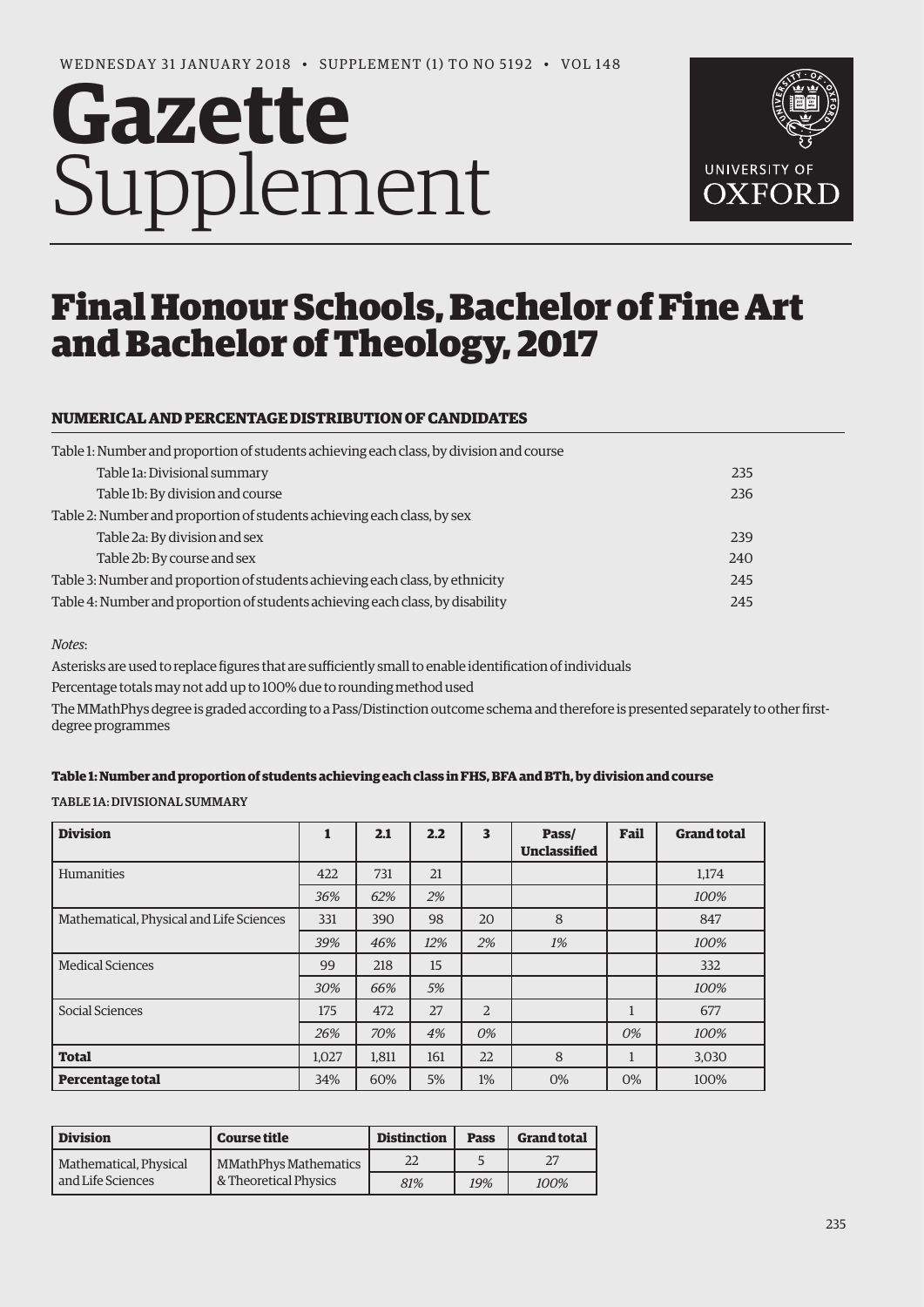### TABLE 1B: BY DIVISION AND COURSE

| <b>Division</b> | <b>Course group</b>                        | $\mathbf{1}$   | 2.1           | 2.2            | 3      | Pass/<br><b>Unclassified</b> | Fail   | Grand<br>total |
|-----------------|--------------------------------------------|----------------|---------------|----------------|--------|------------------------------|--------|----------------|
| Humanities      | BA Ancient & Modern History                | 8              | 10            | $\mathbf{1}$   |        |                              |        | 19             |
|                 |                                            | 42%            | 53%           | 5%             |        |                              |        | 100%           |
|                 | BA Classical Archaeology & Ancient History | $\overline{4}$ | 19            |                |        |                              |        | 23             |
|                 |                                            | 17%            | 83%           |                |        |                              |        | 100%           |
|                 | <b>BA Classics &amp; English</b>           | 5              | 3             |                |        |                              |        | 8              |
|                 |                                            | 63%            | 38%           |                |        |                              |        | 100%           |
|                 | BA Classics & Modern Languages             | 5              | 5             |                |        |                              |        | 10             |
|                 |                                            | 50%            | 50%           |                |        |                              |        | 100%           |
|                 | <b>BA Classics &amp; Oriental Studies</b>  | $\ast$         | $\ast$        | $\ast$         | $\ast$ | $\ast$                       | $\ast$ | 5              |
|                 |                                            | $\ast$         | $\ast$        | $\ast$         | $\ast$ | $\ast$                       | $\ast$ | 100%           |
|                 | BA English & Modern Languages              | 5              | 11            |                |        |                              |        | 16             |
|                 |                                            | 31%            | 69%           |                |        |                              |        | 100%           |
|                 | BA English Language & Literature           | 71             | 154           | $\overline{3}$ |        |                              |        | 228            |
|                 |                                            | 31%            | 68%           | 1%             |        |                              |        | 100%           |
|                 | BA European & Middle Eastern Languages     | 5              | $\mathbf{1}$  |                |        |                              |        | 6              |
|                 |                                            | 83%            | 17%           |                |        |                              |        | 100%           |
|                 | <b>BA History</b>                          | 87             | 138           |                |        |                              |        | 225            |
|                 |                                            | 39%            | 61%           |                |        |                              |        | 100%           |
|                 | <b>BA History &amp; Economics</b>          | 5              | 10            |                |        |                              |        | 15             |
|                 |                                            | 33%            | 67%           |                |        |                              |        | 100%           |
|                 | BA History & English                       | 3              | 6             |                |        |                              |        | 9              |
|                 |                                            | 33%            | 67%           |                |        |                              |        | 100%           |
|                 | BA History & Modern Languages              | 9              | 6             |                |        |                              |        | 15             |
|                 |                                            | 60%            | 40%           |                |        |                              |        | 100%           |
|                 | <b>BA History &amp; Politics</b>           | 13             | 22            | $\overline{3}$ |        |                              |        | 38             |
|                 |                                            | 34%            | 58%           | 8%             |        |                              |        | 100%           |
|                 | <b>BA History of Art</b>                   | 8              | 6             |                |        |                              |        | 14             |
|                 |                                            | 57%            | 43%           |                |        |                              |        | 100%           |
|                 | <b>BA Literae Humaniores</b>               | 33             | 69            | $\overline{4}$ |        |                              |        | 106            |
|                 |                                            | 31%            | 65%           | 4%             |        |                              |        | 100%           |
|                 | <b>BA Modern Languages</b>                 | 60             | 119           | 3              |        |                              |        | 182            |
|                 |                                            | 33%            | 65%           | 2%             |        |                              |        | 100%           |
|                 | BA Modern Languages & Linguistics          | 7              | 12            | $\mathbf{1}$   |        |                              |        | 20             |
|                 |                                            | 35%            | 60%           | 5%             |        |                              |        | 100%           |
|                 | <b>BA</b> Music                            | 30             | 36            |                |        |                              |        | 66             |
|                 |                                            | 45%            | 55%           |                |        |                              |        | 100%           |
|                 | <b>BA Oriental Studies</b>                 | $17\,$         | 27            | $\overline{2}$ |        |                              |        | 46             |
|                 |                                            | 37%            | 59%           | 4%             |        |                              |        | 100%           |
|                 | BA Philosophy & Modern Languages           | $\overline{4}$ | 8             |                |        |                              |        | 12             |
|                 |                                            | 33%            | 67%           |                |        |                              |        | 100%           |
|                 | BA Philosophy & Theology                   | 3              | 23            | $\overline{2}$ |        |                              |        | 28             |
|                 |                                            |                |               |                |        |                              |        |                |
|                 |                                            | 11%<br>$\ast$  | 82%<br>$\ast$ | 7%<br>$\ast$   | $\ast$ | $\ast$                       | $\ast$ | 100%           |
|                 | <b>BATheology</b>                          |                |               | $\ast$         |        | $\ast$                       |        | $\overline{4}$ |
|                 |                                            | $\ast$         | $\ast$        |                | $\ast$ |                              | $\ast$ | 100%           |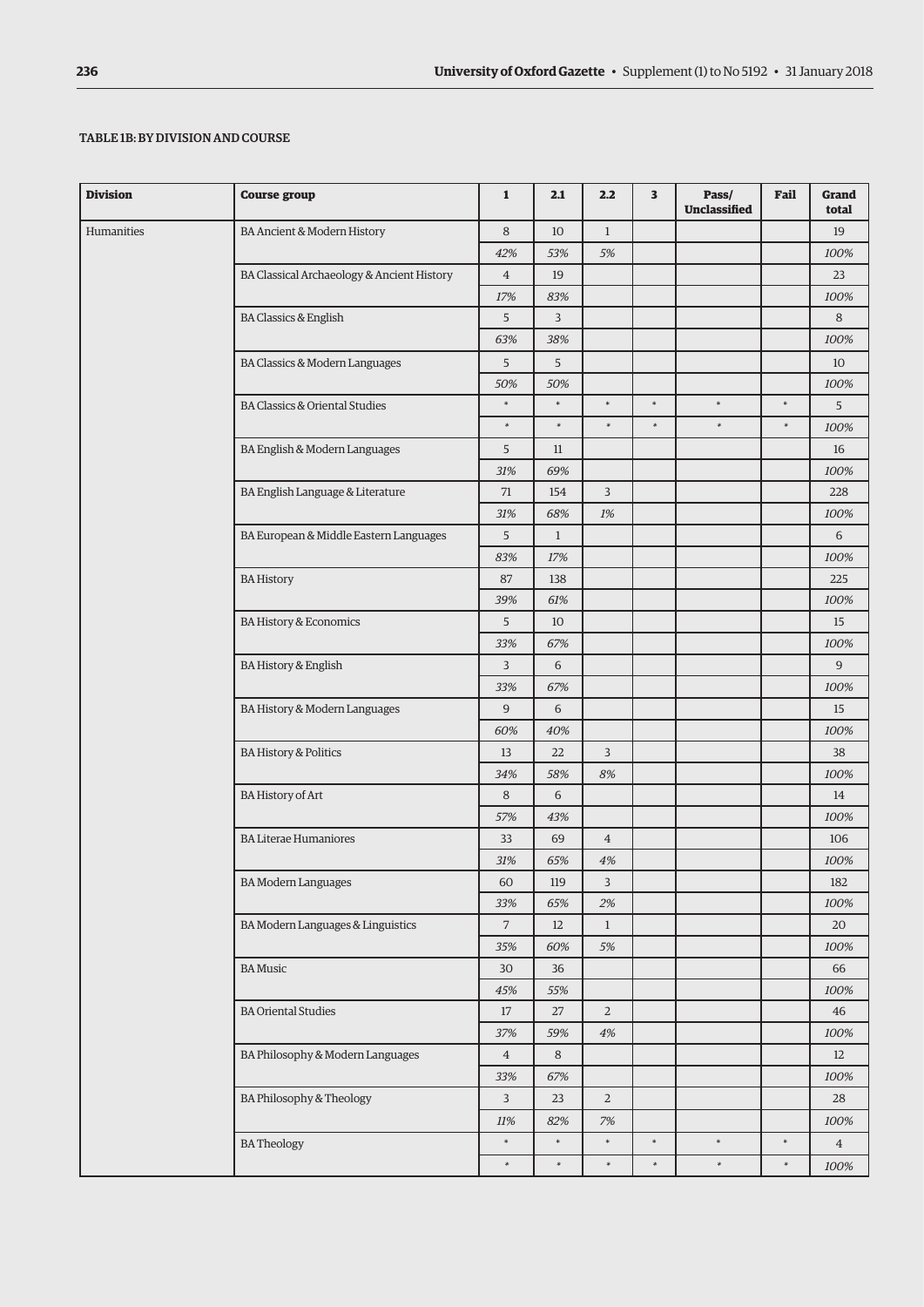| <b>Division</b>         | <b>Course group</b>                      | $\mathbf{1}$   | 2.1            | 2.2            | 3              | Pass/<br><b>Unclassified</b> | Fail   | <b>Grand</b><br>total |
|-------------------------|------------------------------------------|----------------|----------------|----------------|----------------|------------------------------|--------|-----------------------|
| Humanities cont         | BA Theology & Oriental Studies           | $\ast$         | $\ast$         | $\ast$         | $\ast$         | *                            | $\ast$ | $\mathbf{1}$          |
|                         |                                          | $\ast$         | $\ast$         | $\ast$         | $\ast$         | $\ast$                       | $\ast$ | 100%                  |
|                         | BA Theology & Religion                   | 17             | 28             | $\overline{a}$ |                |                              |        | 47                    |
|                         |                                          | 36%            | 60%            | 4%             |                |                              |        | 100%                  |
|                         | <b>BFA Fine Art</b>                      | 18             | 8              |                |                |                              |        | 26                    |
|                         |                                          | 69%            | 31%            |                |                |                              |        | 100%                  |
|                         | <b>BTh Theology</b>                      | $\ast$         | $\ast$         | $\ast$         | $\ast$         | $\ast$                       | $\ast$ | 5                     |
|                         |                                          | $\ast$         | $\ast$         | $\ast$         | $\ast$         | $\ast$                       | $\ast$ | 100%                  |
| Mathematical, Physical  | <b>BA Biological Sciences</b>            | 30             | 66             | 3              |                |                              |        | 99                    |
| and Life Sciences       |                                          | 30%            | 67%            | 3%             |                |                              |        | 100%                  |
|                         | <b>BA</b> Geology                        | $\ast$         | $\ast$         | $\ast$         | $\ast$         | $\ast$                       | $\ast$ | $\mathbf{1}$          |
|                         |                                          | $\ast$         | $\ast$         | $\ast$         | $\ast$         | $\ast$                       | $\ast$ | 100%                  |
|                         | <b>BA Physics</b>                        | $\overline{4}$ | 20             | 18             | $\overline{2}$ |                              |        | 44                    |
|                         |                                          | 9%             | 45%            | 41%            | 5%             |                              |        | 100%                  |
|                         | MChem Chemistry                          | 75             | 69             | 15             | $\mathbf 2$    | 3                            |        | 164                   |
|                         |                                          | 46%            | 42%            | 9%             | $1\%$          | 2%                           |        | 100%                  |
|                         | MCompSci Computer Science                | $\overline{7}$ | 8              | 5              | $\overline{2}$ |                              |        | 22                    |
|                         |                                          | 32%            | 36%            | 23%            | 9%             |                              |        | 100%                  |
|                         | MCompSciPhil Computer Science &          | $\overline{4}$ | 3              |                |                |                              |        | $\overline{7}$        |
|                         | Philosophy                               | 57%            | 43%            |                |                |                              |        | 100%                  |
|                         | MEarthSci Earth Sciences                 | 10             | 22             | $\overline{2}$ |                |                              |        | 34                    |
|                         |                                          | 29%            | 65%            | 6%             |                |                              |        | 100%                  |
|                         | MEng Engineering Science                 | 48             | 57             | 20             | $\overline{4}$ | $\mathbf{1}$                 |        | 130                   |
|                         |                                          | 37%            | 44%            | 15%            | 3%             | 1%                           |        | 100%                  |
|                         | MEng Engineering, Economics & Management | 8              | $\overline{7}$ | $\mathbf{1}$   | $\mathbf{1}$   |                              |        | 17                    |
|                         |                                          | 47%            | 41%            | 6%             | 6%             |                              |        | 100%                  |
|                         | <b>MEng Materials Science</b>            | 8              | 21             | $\mathbf{1}$   | $\mathbf{1}$   | $\overline{2}$               |        | 33                    |
|                         |                                          | 24%            | 64%            | 3%             | 3%             | 6%                           |        | 100%                  |
|                         | MEng Materials, Economics & Management   | $\ast$         | $\ast$         | $\ast$         | $\ast$         | $\ast$                       | $\ast$ | $\mathbf{1}$          |
|                         |                                          | $\ast$         | *              | $\ast$         | $\ast$         | $\ast$                       | *      | 100%                  |
|                         | <b>MMath Mathematics</b>                 | 55             | 40             | 22             | $\,4\,$        | $\overline{2}$               |        | 123                   |
|                         |                                          | 45%            | 33%            | 18%            | 3%             | 2%                           |        | 100%                  |
|                         | MMath Mathematics & Statistics           | $\overline{9}$ | 16             | $\overline{4}$ | $\sqrt{2}$     |                              |        | 31                    |
|                         |                                          | 29%            | 52%            | 13%            | 6%             |                              |        | 100%                  |
|                         | MMathCompSci Mathematics & Computer      | 15             | $\overline{2}$ |                | $\mathbf{1}$   |                              |        | 18                    |
|                         | Science                                  | 83%            | 11%            |                | 6%             |                              |        | 100%                  |
|                         | MMathPhil Mathematics & Philosophy       | 6              | $\overline{7}$ |                |                |                              |        | 13                    |
|                         |                                          | 46%            | 54%            |                |                |                              |        | 100%                  |
|                         | MPhys Physics                            | 47             | 41             | $\overline{7}$ |                |                              |        | 95                    |
|                         |                                          | 49%            | 43%            | 7%             |                |                              |        | 100%                  |
|                         | MPhysPhil Physics & Philosophy           | 5              | 10             |                |                |                              |        | 15                    |
|                         |                                          | 33%            | 67%            |                |                |                              |        | 100%                  |
| <b>Medical Sciences</b> | BA Cell & Systems Biology                | 6              | 17             |                |                |                              |        | 23                    |
|                         |                                          | 26%            | 74%            |                |                |                              |        | 100%                  |
|                         | <b>BA Experimental Psychology</b>        | 21             | 27             |                |                |                              |        | 48                    |
|                         |                                          | 44%            | 56%            |                |                |                              |        | 100%                  |
|                         | <b>BA</b> Neuroscience                   | $\overline{2}$ | 6              |                |                |                              |        | $\,8\,$               |
|                         |                                          | 25%            | 75%            |                |                |                              |        | 100%                  |
|                         |                                          |                |                |                |                |                              |        |                       |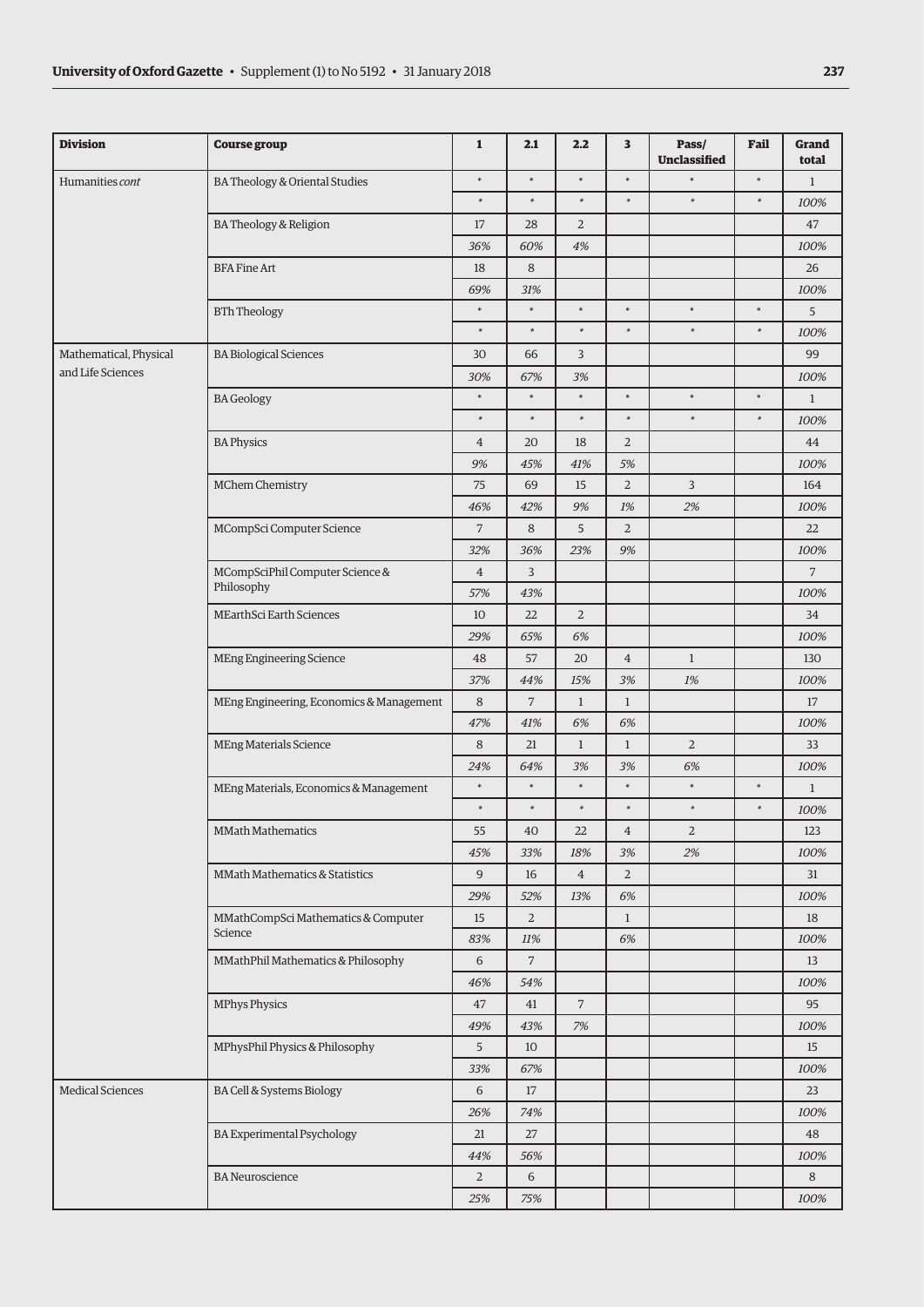| <b>Division</b>       | <b>Course group</b>                        | $\mathbf{1}$   | 2.1    | 2.2          | 3              | Pass/<br><b>Unclassified</b> | Fail         | Grand<br>total |
|-----------------------|--------------------------------------------|----------------|--------|--------------|----------------|------------------------------|--------------|----------------|
| Medical Sciences cont | <b>BA Physiological Sciences</b>           | $\ast$         | $\ast$ | $\ast$       | $\ast$         | $\ast$                       | $\ast$       | $\mathbf{1}$   |
|                       |                                            | $\ast$         | $\ast$ | $\ast$       | $\ast$         | $\ast$                       | $\ast$       | 100%           |
|                       | BA Psychology, Philosophy & Linguistics    | 10             | 15     |              |                |                              |              | 25             |
|                       |                                            | 40%            | 60%    |              |                |                              |              | 100%           |
|                       | MBiochem Molecular & Cellular Biochemistry | 28             | 45     | 9            |                |                              |              | 82             |
|                       |                                            | 34%            | 55%    | 11%          |                |                              |              | 100%           |
|                       | <b>BA Medical Sciences</b>                 | 32             | 108    | 5            |                |                              |              | 145            |
|                       |                                            | 22%            | 74%    | 3%           |                |                              |              | 100%           |
| Social Sciences       | BA Archaeology & Anthropology              | $\overline{7}$ | 14     |              |                |                              |              | 21             |
|                       |                                            |                | 67%    |              |                |                              |              | 100%           |
|                       | <b>BA Economics &amp; Management</b>       | 24             | 53     | 8            |                |                              | $\mathbf{1}$ | 86             |
|                       |                                            | 28%            | 62%    | 9%           |                |                              | 1%           | 100%           |
|                       | <b>BA Geography</b>                        | 32             | 49     | $\mathbf{1}$ |                |                              |              | 82             |
|                       |                                            | 39%            | 60%    | 1%           |                |                              |              | 100%           |
|                       | <b>BA Human Sciences</b>                   | 8              | 17     | $\mathbf{1}$ |                |                              |              | 26             |
|                       |                                            | 31%            | 65%    | 4%           |                |                              |              | 100%           |
|                       | <b>BA Jurisprudence</b>                    | 50             | 169    | 5            |                |                              |              | 224            |
|                       |                                            | 22%            | 75%    | 2%           |                |                              |              | 100%           |
|                       | BA Philosophy, Politics & Economics        | 54             | 170    | 12           | $\overline{2}$ |                              |              | 238            |
|                       |                                            | 23%            | 71%    | 5%           | 1%             |                              |              | 100%           |
| <b>Total</b>          |                                            | 1,027          | 1,811  | 161          | 22             | 8                            | $\mathbf{1}$ | 3,030          |
| Percentage total      |                                            | 34%            | 60%    | 5%           | 1%             | 0%                           | 0%           | 100%           |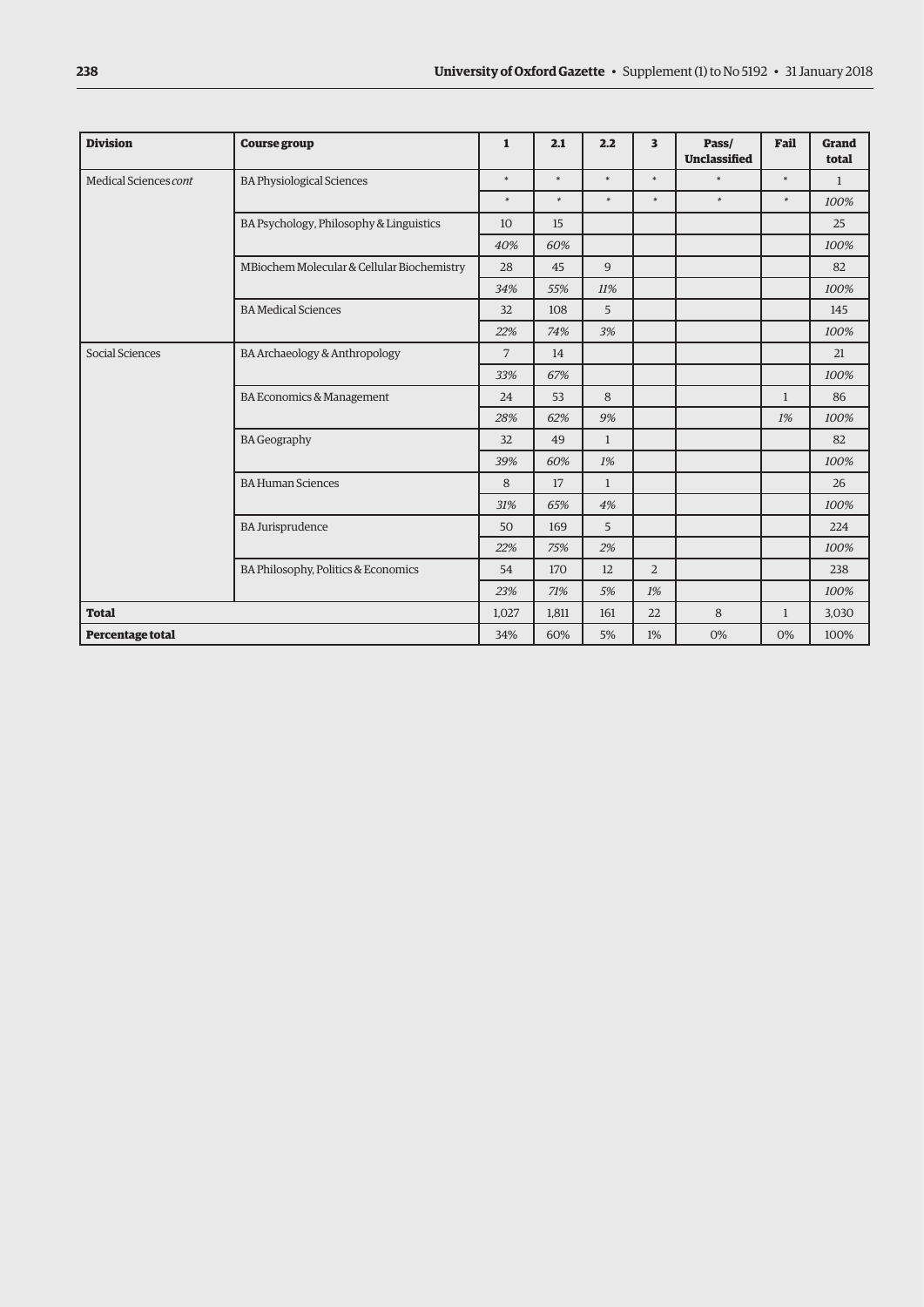#### **Table 2: Number and proportion of students achieving each class, by sex**

TABLE 2A: BY DIVISION AND SEX

| <b>Division</b>            | <b>Sex</b> | $\mathbf{1}$ | 2.1   | 2.2            | $\overline{\mathbf{3}}$ | Pass/<br>Unclassified | Fail         | <b>Grand total</b> |
|----------------------------|------------|--------------|-------|----------------|-------------------------|-----------------------|--------------|--------------------|
| Humanities                 | Female     | 218          | 451   | $\overline{7}$ |                         |                       |              | 676                |
|                            |            | 32%          | 67%   | 1%             |                         |                       |              | 100%               |
|                            | Male       | 204          | 280   | 14             |                         |                       |              | 498                |
|                            |            | 41%          | 56%   | 3%             |                         |                       |              | 100%               |
| <b>Total</b>               |            | 422          | 731   | 21             |                         |                       |              | 1,174              |
| Percentage total           |            | 36%          | 62%   | 2%             |                         |                       |              | 100%               |
| Mathematical, Physical and | Female     | 75           | 147   | 40             | $\overline{2}$          | $\mathbf{1}$          |              | 265                |
| Life Sciences              |            | 28%          | 55%   | 15%            | 1%                      | 0%                    |              | 100%               |
|                            | Male       | 256          | 243   | 58             | 18                      | $\overline{7}$        |              | 582                |
|                            |            | 44%          | 42%   | 10%            | 3%                      | 1%                    |              | 100%               |
| <b>Total</b>               |            | 331          | 390   | 98             | 20                      | 8                     |              | 847                |
| Percentage total           |            | 39%          | 46%   | 12%            | 2%                      | $1\%$                 |              | 100%               |
| <b>Medical Sciences</b>    | Female     | 61           | 135   | 8              |                         |                       |              | 204                |
|                            |            | 30%          | 66%   | 4%             |                         |                       |              | 100%               |
|                            | Male       | 38           | 83    | $\overline{7}$ |                         |                       |              | 128                |
|                            |            | 30%          | 65%   | 5%             |                         |                       |              | 100%               |
| <b>Total</b>               |            | 99           | 218   | 15             |                         |                       |              | 332                |
| Percentage total           |            | 30%          | 66%   | 5%             |                         |                       |              | 100%               |
| Social Sciences            | Female     | 75           | 219   | 10             | $\mathbf{1}$            |                       |              | 305                |
|                            |            | 25%          | 72%   | 3%             | 0%                      |                       |              | 100%               |
|                            | Male       | 100          | 253   | 17             | $\mathbf{1}$            |                       | $\mathbf{1}$ | 372                |
|                            |            | 27%          | 68%   | 5%             | 0%                      |                       | 0%           | 100%               |
| <b>Total</b>               |            | 175          | 472   | 27             | $\overline{2}$          |                       | $\mathbf{1}$ | 677                |
| Percentage total           |            | 26%          | 70%   | 4%             | 0%                      |                       | 0%           | 100%               |
| <b>Grand total</b>         |            | 1,027        | 1,811 | 161            | 22                      | $\,8\,$               | $\mathbf{1}$ | 3,030              |
| Percentage grand total     |            | 34%          | 60%   | 5%             | 1%                      | 0%                    | 0%           | 100%               |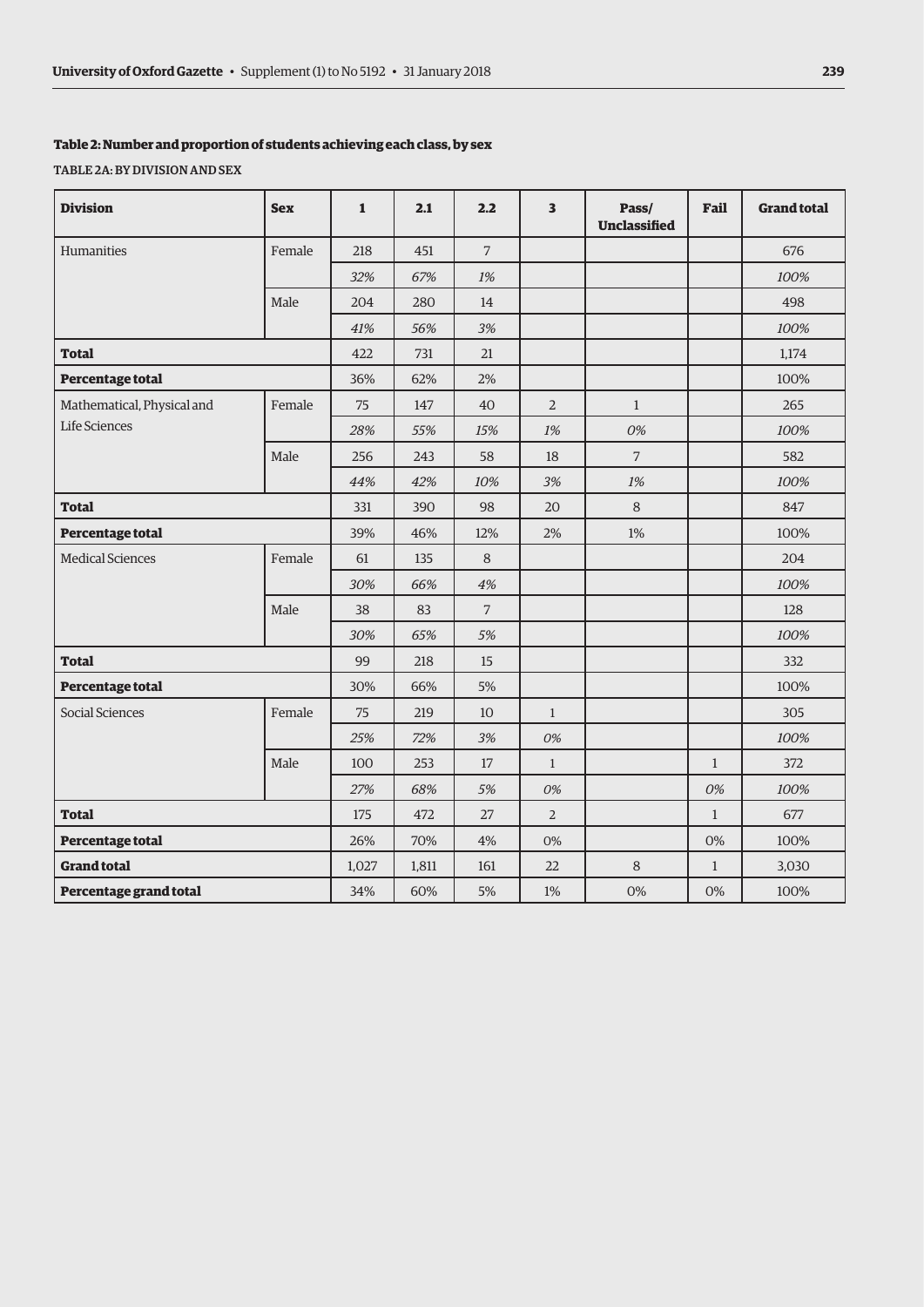### TABLE 2B: BY COURSE AND SEX

| <b>Course title</b>                        | <b>Sex</b> | $\mathbf 1$    | 2.1            | 2.2            | 3      | Pass/<br>Unclassified | Fail         | <b>Grand total</b> |
|--------------------------------------------|------------|----------------|----------------|----------------|--------|-----------------------|--------------|--------------------|
| BA Ancient & Modern History                | Female     | $\ast$         | $\ast$         | $\ast$         | $\ast$ | $\ast$                | $\ast$       | 5                  |
|                                            |            | $\ast$         | $\ast$         | $\ast$         | $\ast$ | $\ast$                | $\ast$       | 100%               |
|                                            | Male       | $\ast$         | $\ast$         | $\ast$         | $\ast$ | $\ast$                | $\ast$       | 14                 |
|                                            |            | $\ast$         | $\ast$         | $\ast$         | $\ast$ | $\ast$                | $\ast$       | 100%               |
| BA Archaeology & Anthropology              | Female     | 5              | 8              |                |        |                       |              | 13                 |
|                                            |            | 38%            | 62%            |                |        |                       |              | 100%               |
|                                            | Male       | $\overline{2}$ | 6              |                |        |                       |              | 8                  |
|                                            |            | 25%            | 75%            |                |        |                       |              | 100%               |
| <b>BA Biological Sciences</b>              | Female     | 20             | 36             | $\mathbf{1}$   |        |                       |              | 57                 |
|                                            |            | 35%            | 63%            | 2%             |        |                       |              | 100%               |
|                                            | Male       | 10             | 30             | $\overline{2}$ |        |                       |              | 42                 |
|                                            |            | 24%            | 71%            | 5%             |        |                       |              | 100%               |
| <b>BA Cell &amp; Systems Biology</b>       | Female     | $\ast$         | $\ast$         | $\ast$         | $\ast$ | $\ast$                | $\ast$       | 18                 |
|                                            |            | $\ast$         | $\ast$         | $\ast$         | $\ast$ | $\ast$                | $\ast$       | 100%               |
|                                            | Male       | $\ast$         | $\ast$         | $\ast$         | $\ast$ | $\ast$                | $\ast$       | 5                  |
|                                            |            | $\ast$         | $\ast$         | $\ast$         | $\ast$ | $\ast$                | $\ast$       | 100%               |
| BA Classical Archaeology & Ancient History | Female     |                | 15             |                |        |                       |              | 15                 |
|                                            |            |                | 100%           |                |        |                       |              | 100%               |
|                                            | Male       | $\overline{4}$ | $\overline{4}$ |                |        |                       |              | 8                  |
|                                            |            | 50%            | 50%            |                |        |                       |              | 100%               |
| <b>BA Classics &amp; English</b>           | Female     | $\ast$         | $\ast$         | $\ast$         | $\ast$ | $\ast$                | $\ast$       | 6                  |
|                                            |            | $\ast$         | $\ast$         | $\ast$         | $\ast$ | $\ast$                | $\ast$       | 100%               |
|                                            | Male       | $\ast$         | $\ast$         | $\ast$         | $\ast$ | $\ast$                | $\ast$       | $\overline{2}$     |
|                                            |            | $\ast$         | $\ast$         | $\ast$         | $\ast$ | $\ast$                | $\ast$       | 100%               |
| BA Classics & Modern Languages             | Female     | $\ast$         | $\ast$         | $\ast$         | $\ast$ | $\ast$                | $\ast$       | $\overline{7}$     |
|                                            |            | $\ast$         | $\ast$         | $\ast$         | $\ast$ | $\ast$                | $\ast$       | 100%               |
|                                            | Male       | $\ast$         | $\ast$         | $\ast$         | $\ast$ | $\ast$                | $\ast$       | 3                  |
|                                            |            | $\ast$         | $\ast$         | $\ast$         | $\ast$ | $\ast$                | $\ast$       | 100%               |
| <b>BA Classics &amp; Oriental Studies</b>  | Female     | $\ast$         | $\ast$         | $\ast$         | $\ast$ | $\ast$                | $\ast$       | 3                  |
|                                            |            | $\ast$         | $\ast$         | $\ast$         | $\ast$ | $\ast$                | $\ast$       | 100%               |
|                                            | Male       | $\ast$         | $\ast$         | $\ast$         | $\ast$ | $\ast$                | $\ast$       | $\overline{a}$     |
|                                            |            | $\ast$         | $\ast$         | $\ast$         | $\ast$ | $\ast$                | $\ast$       | 100%               |
| BA Economics & Management                  | Female     | $\sqrt{6}$     | $18\,$         | $\mathbf{1}$   |        |                       |              | 25                 |
|                                            |            | $24\%$         | $72\%$         | $4\%$          |        |                       |              | $100\%$            |
|                                            | Male       | 18             | 35             | $\overline{7}$ |        |                       | $\mathbf{1}$ | 61                 |
|                                            |            | $30\%$         | 57%            | $11\%$         |        |                       | $2\%$        | $100\%$            |
| BA English & Modern Languages              | Female     | $\ast$         | $\ast$         | $\ast$         | $\ast$ | $\ast$                | $\ast$       | $13\,$             |
|                                            |            | $\ast$         | $\ast$         | $\ast$         | $\ast$ | $\ast$                | $\ast$       | 100%               |
|                                            | Male       | $\ast$         | $\ast$         | $\ast$         | $\ast$ | $\ast$                | $\ast$       | $\mathbf{3}$       |
|                                            |            | $\ast$         | $\ast$         | $\ast$         | $\ast$ | $\ast$                | $\ast$       | $100\%$            |
| BA English Language & Literature           | Female     | $37\,$         | 117            | $\mathbf{1}$   |        |                       |              | 155                |
|                                            |            | $24\%$         | 75%            | $1\%$          |        |                       |              | 100%               |
|                                            | Male       | 34             | $37\,$         | $\sqrt{2}$     |        |                       |              | 73                 |
|                                            |            | $47\%$         | $51\%$         | $3\%$          |        |                       |              | $100\%$            |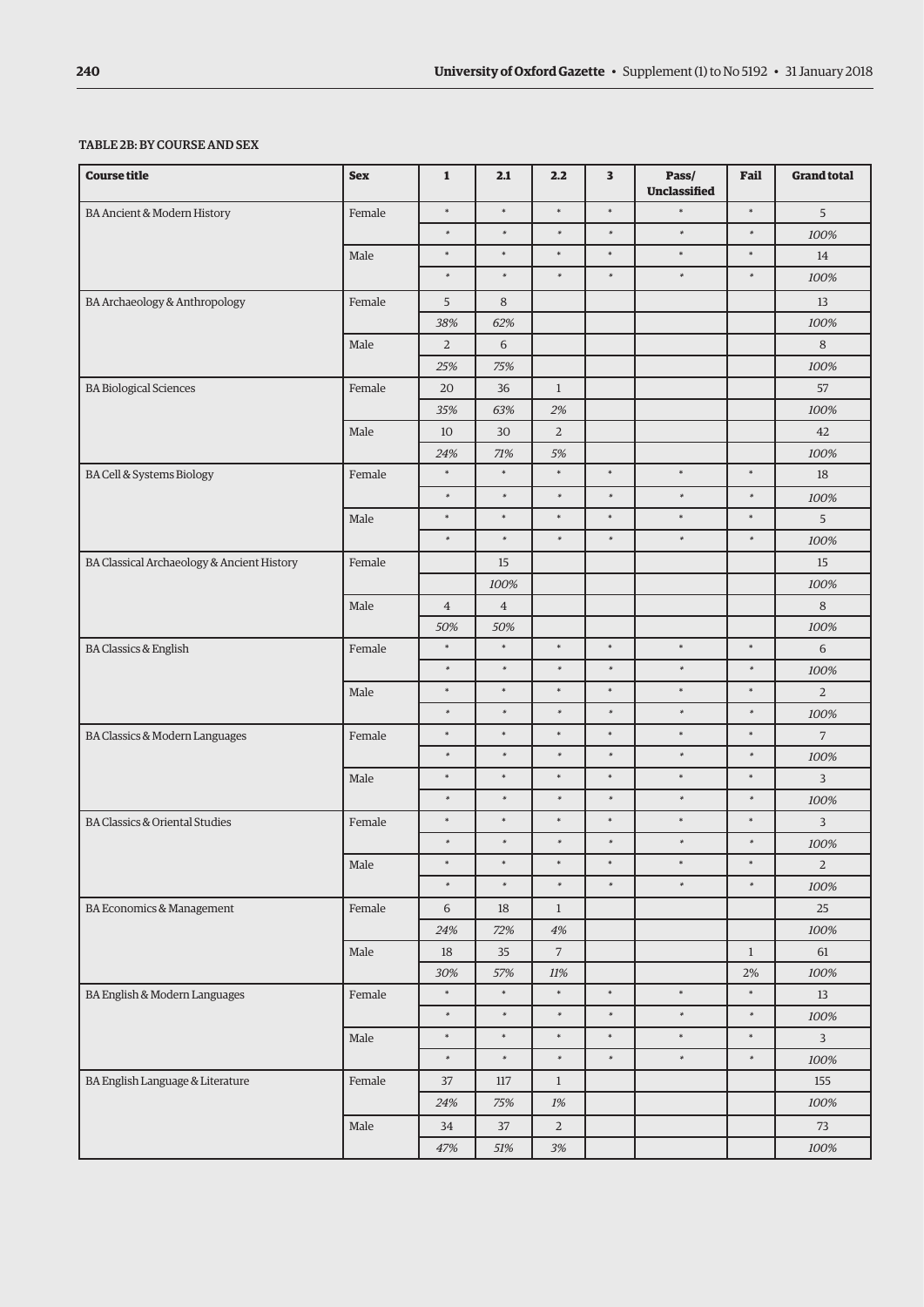| $\ast$<br>$\ast$<br>$\ast$<br>$\ast$<br>$\ast$<br>$\ast$<br>BA European & Middle Eastern Languages<br>Female<br>$\overline{4}$<br>$\ast$<br>$\ast$<br>$\ast$<br>$\ast$<br>$\ast$<br>$\ast$<br>100%<br>$\ast$<br>$\ast$<br>$\ast$<br>$\ast$<br>$\ast$<br>$\ast$<br>Male<br>$\overline{2}$<br>$\ast$<br>$\ast$<br>$\ast$<br>$\ast$<br>$\ast$<br>$\ast$<br>100%<br><b>BA Experimental Psychology</b><br>Female<br>22<br>41<br>19<br>100%<br>46%<br>54%<br>5<br>$\overline{7}$<br>Male<br>$\overline{2}$<br>29%<br>71%<br>100%<br><b>BA Geography</b><br>Female<br>43<br>21<br>22<br>49%<br>51%<br>100%<br>39<br>Male<br>11<br>27<br>$\mathbf{1}$<br>3%<br>$100\%$<br>28%<br>69%<br>$\ast$<br>$\ast$<br>$\ast$<br>$\ast$<br>$\ast$<br>$\ast$<br><b>BA</b> Geology<br>Male<br>$1\,$<br>$\ast$<br>$\ast$<br>$\ast$<br>$\ast$<br>$\ast$<br>$\ast$<br>100%<br>109<br><b>BA History</b><br>Female<br>45<br>64<br>41%<br>59%<br>100%<br>Male<br>42<br>74<br>116<br>36%<br>64%<br>100%<br>$\ast$<br>$\ast$<br>$\ast$<br>$\ast$<br>$\ast$<br>$\ast$<br><b>BA History &amp; Economics</b><br>Female<br>$\overline{4}$<br>$\ast$<br>$\ast$<br>$\ast$<br>$\ast$<br>$\ast$<br>$\ast$<br>100%<br>$\ast$<br>$\ast$<br>$\ast$<br>$\ast$<br>$\ast$<br>$\ast$<br>Male<br>$11\,$<br>$\ast$<br>$\ast$<br>$\ast$<br>$\ast$<br>$\ast$<br>$\ast$<br>100%<br>$\ast$<br>$\ast$<br>$\ast$<br>$\ast$<br>$\ast$<br>$\overline{7}$<br>$\ast$<br><b>BA History &amp; English</b><br>Female<br>$\ast$<br>$\ast$<br>$\ast$<br>$\ast$<br>$\ast$<br>$\ast$<br>100%<br>$\ast$<br>$\ast$<br>$\ast$<br>$\ast$<br>$\ast$<br>$\ast$<br>Male<br>$\overline{2}$<br>$\ast$<br>$\ast$<br>$\ast$<br>$\ast$<br>$\ast$<br>$\ast$<br>100%<br>$\overline{9}$<br>BA History & Modern Languages<br>Female<br>5<br>$\overline{4}$<br>44%<br>56%<br>100%<br>6<br>Male<br>$5\phantom{.0}$<br>$\mathbf{1}$<br>83%<br>17%<br>100%<br><b>BA History &amp; Politics</b><br>Female<br>5<br>5<br>$\mathbf{1}$<br>$11\,$<br>100%<br>45%<br>45%<br>9%<br>$\overline{2}$<br>$\rm Male$<br>$\,8\,$<br>$17\,$<br>$27\,$<br>$7\%$<br>$100\%$<br>30%<br>63%<br><b>BA History of Art</b><br>Female<br>$\,8\,$<br>6<br>14<br>57%<br>43%<br>100%<br><b>BA Human Sciences</b><br>Female<br>6<br>20<br>14<br>30%<br>70%<br>100%<br>$\mathbf{3}$<br>$6\phantom{.}$<br>Male<br>$\overline{2}$<br>$\mathbf{1}$<br>$17\%$<br>$100\%$<br>33%<br>50%<br>$\overline{3}$<br><b>BA Jurisprudence</b><br>Female<br>23<br>$102\,$<br>128<br>$18\%$<br>80%<br>2%<br>100%<br>Male<br>$\sqrt{2}$<br>27<br>$67\,$<br>96<br>$100\%$<br>$28\%$<br>$70\%$<br>$2\%$ | <b>Course title</b> | <b>Sex</b> | $\mathbf{1}$ | 2.1 | 2.2 | 3 | Pass/<br>Unclassified | Fail | <b>Grand total</b> |
|------------------------------------------------------------------------------------------------------------------------------------------------------------------------------------------------------------------------------------------------------------------------------------------------------------------------------------------------------------------------------------------------------------------------------------------------------------------------------------------------------------------------------------------------------------------------------------------------------------------------------------------------------------------------------------------------------------------------------------------------------------------------------------------------------------------------------------------------------------------------------------------------------------------------------------------------------------------------------------------------------------------------------------------------------------------------------------------------------------------------------------------------------------------------------------------------------------------------------------------------------------------------------------------------------------------------------------------------------------------------------------------------------------------------------------------------------------------------------------------------------------------------------------------------------------------------------------------------------------------------------------------------------------------------------------------------------------------------------------------------------------------------------------------------------------------------------------------------------------------------------------------------------------------------------------------------------------------------------------------------------------------------------------------------------------------------------------------------------------------------------------------------------------------------------------------------------------------------------------------------------------------------------------------------------------------------------------------------------------------------------------------------------------------------------------------------------------------------------------------------------------------------------------------------------------------------|---------------------|------------|--------------|-----|-----|---|-----------------------|------|--------------------|
|                                                                                                                                                                                                                                                                                                                                                                                                                                                                                                                                                                                                                                                                                                                                                                                                                                                                                                                                                                                                                                                                                                                                                                                                                                                                                                                                                                                                                                                                                                                                                                                                                                                                                                                                                                                                                                                                                                                                                                                                                                                                                                                                                                                                                                                                                                                                                                                                                                                                                                                                                                        |                     |            |              |     |     |   |                       |      |                    |
|                                                                                                                                                                                                                                                                                                                                                                                                                                                                                                                                                                                                                                                                                                                                                                                                                                                                                                                                                                                                                                                                                                                                                                                                                                                                                                                                                                                                                                                                                                                                                                                                                                                                                                                                                                                                                                                                                                                                                                                                                                                                                                                                                                                                                                                                                                                                                                                                                                                                                                                                                                        |                     |            |              |     |     |   |                       |      |                    |
|                                                                                                                                                                                                                                                                                                                                                                                                                                                                                                                                                                                                                                                                                                                                                                                                                                                                                                                                                                                                                                                                                                                                                                                                                                                                                                                                                                                                                                                                                                                                                                                                                                                                                                                                                                                                                                                                                                                                                                                                                                                                                                                                                                                                                                                                                                                                                                                                                                                                                                                                                                        |                     |            |              |     |     |   |                       |      |                    |
|                                                                                                                                                                                                                                                                                                                                                                                                                                                                                                                                                                                                                                                                                                                                                                                                                                                                                                                                                                                                                                                                                                                                                                                                                                                                                                                                                                                                                                                                                                                                                                                                                                                                                                                                                                                                                                                                                                                                                                                                                                                                                                                                                                                                                                                                                                                                                                                                                                                                                                                                                                        |                     |            |              |     |     |   |                       |      |                    |
|                                                                                                                                                                                                                                                                                                                                                                                                                                                                                                                                                                                                                                                                                                                                                                                                                                                                                                                                                                                                                                                                                                                                                                                                                                                                                                                                                                                                                                                                                                                                                                                                                                                                                                                                                                                                                                                                                                                                                                                                                                                                                                                                                                                                                                                                                                                                                                                                                                                                                                                                                                        |                     |            |              |     |     |   |                       |      |                    |
|                                                                                                                                                                                                                                                                                                                                                                                                                                                                                                                                                                                                                                                                                                                                                                                                                                                                                                                                                                                                                                                                                                                                                                                                                                                                                                                                                                                                                                                                                                                                                                                                                                                                                                                                                                                                                                                                                                                                                                                                                                                                                                                                                                                                                                                                                                                                                                                                                                                                                                                                                                        |                     |            |              |     |     |   |                       |      |                    |
|                                                                                                                                                                                                                                                                                                                                                                                                                                                                                                                                                                                                                                                                                                                                                                                                                                                                                                                                                                                                                                                                                                                                                                                                                                                                                                                                                                                                                                                                                                                                                                                                                                                                                                                                                                                                                                                                                                                                                                                                                                                                                                                                                                                                                                                                                                                                                                                                                                                                                                                                                                        |                     |            |              |     |     |   |                       |      |                    |
|                                                                                                                                                                                                                                                                                                                                                                                                                                                                                                                                                                                                                                                                                                                                                                                                                                                                                                                                                                                                                                                                                                                                                                                                                                                                                                                                                                                                                                                                                                                                                                                                                                                                                                                                                                                                                                                                                                                                                                                                                                                                                                                                                                                                                                                                                                                                                                                                                                                                                                                                                                        |                     |            |              |     |     |   |                       |      |                    |
|                                                                                                                                                                                                                                                                                                                                                                                                                                                                                                                                                                                                                                                                                                                                                                                                                                                                                                                                                                                                                                                                                                                                                                                                                                                                                                                                                                                                                                                                                                                                                                                                                                                                                                                                                                                                                                                                                                                                                                                                                                                                                                                                                                                                                                                                                                                                                                                                                                                                                                                                                                        |                     |            |              |     |     |   |                       |      |                    |
|                                                                                                                                                                                                                                                                                                                                                                                                                                                                                                                                                                                                                                                                                                                                                                                                                                                                                                                                                                                                                                                                                                                                                                                                                                                                                                                                                                                                                                                                                                                                                                                                                                                                                                                                                                                                                                                                                                                                                                                                                                                                                                                                                                                                                                                                                                                                                                                                                                                                                                                                                                        |                     |            |              |     |     |   |                       |      |                    |
|                                                                                                                                                                                                                                                                                                                                                                                                                                                                                                                                                                                                                                                                                                                                                                                                                                                                                                                                                                                                                                                                                                                                                                                                                                                                                                                                                                                                                                                                                                                                                                                                                                                                                                                                                                                                                                                                                                                                                                                                                                                                                                                                                                                                                                                                                                                                                                                                                                                                                                                                                                        |                     |            |              |     |     |   |                       |      |                    |
|                                                                                                                                                                                                                                                                                                                                                                                                                                                                                                                                                                                                                                                                                                                                                                                                                                                                                                                                                                                                                                                                                                                                                                                                                                                                                                                                                                                                                                                                                                                                                                                                                                                                                                                                                                                                                                                                                                                                                                                                                                                                                                                                                                                                                                                                                                                                                                                                                                                                                                                                                                        |                     |            |              |     |     |   |                       |      |                    |
|                                                                                                                                                                                                                                                                                                                                                                                                                                                                                                                                                                                                                                                                                                                                                                                                                                                                                                                                                                                                                                                                                                                                                                                                                                                                                                                                                                                                                                                                                                                                                                                                                                                                                                                                                                                                                                                                                                                                                                                                                                                                                                                                                                                                                                                                                                                                                                                                                                                                                                                                                                        |                     |            |              |     |     |   |                       |      |                    |
|                                                                                                                                                                                                                                                                                                                                                                                                                                                                                                                                                                                                                                                                                                                                                                                                                                                                                                                                                                                                                                                                                                                                                                                                                                                                                                                                                                                                                                                                                                                                                                                                                                                                                                                                                                                                                                                                                                                                                                                                                                                                                                                                                                                                                                                                                                                                                                                                                                                                                                                                                                        |                     |            |              |     |     |   |                       |      |                    |
|                                                                                                                                                                                                                                                                                                                                                                                                                                                                                                                                                                                                                                                                                                                                                                                                                                                                                                                                                                                                                                                                                                                                                                                                                                                                                                                                                                                                                                                                                                                                                                                                                                                                                                                                                                                                                                                                                                                                                                                                                                                                                                                                                                                                                                                                                                                                                                                                                                                                                                                                                                        |                     |            |              |     |     |   |                       |      |                    |
|                                                                                                                                                                                                                                                                                                                                                                                                                                                                                                                                                                                                                                                                                                                                                                                                                                                                                                                                                                                                                                                                                                                                                                                                                                                                                                                                                                                                                                                                                                                                                                                                                                                                                                                                                                                                                                                                                                                                                                                                                                                                                                                                                                                                                                                                                                                                                                                                                                                                                                                                                                        |                     |            |              |     |     |   |                       |      |                    |
|                                                                                                                                                                                                                                                                                                                                                                                                                                                                                                                                                                                                                                                                                                                                                                                                                                                                                                                                                                                                                                                                                                                                                                                                                                                                                                                                                                                                                                                                                                                                                                                                                                                                                                                                                                                                                                                                                                                                                                                                                                                                                                                                                                                                                                                                                                                                                                                                                                                                                                                                                                        |                     |            |              |     |     |   |                       |      |                    |
|                                                                                                                                                                                                                                                                                                                                                                                                                                                                                                                                                                                                                                                                                                                                                                                                                                                                                                                                                                                                                                                                                                                                                                                                                                                                                                                                                                                                                                                                                                                                                                                                                                                                                                                                                                                                                                                                                                                                                                                                                                                                                                                                                                                                                                                                                                                                                                                                                                                                                                                                                                        |                     |            |              |     |     |   |                       |      |                    |
|                                                                                                                                                                                                                                                                                                                                                                                                                                                                                                                                                                                                                                                                                                                                                                                                                                                                                                                                                                                                                                                                                                                                                                                                                                                                                                                                                                                                                                                                                                                                                                                                                                                                                                                                                                                                                                                                                                                                                                                                                                                                                                                                                                                                                                                                                                                                                                                                                                                                                                                                                                        |                     |            |              |     |     |   |                       |      |                    |
|                                                                                                                                                                                                                                                                                                                                                                                                                                                                                                                                                                                                                                                                                                                                                                                                                                                                                                                                                                                                                                                                                                                                                                                                                                                                                                                                                                                                                                                                                                                                                                                                                                                                                                                                                                                                                                                                                                                                                                                                                                                                                                                                                                                                                                                                                                                                                                                                                                                                                                                                                                        |                     |            |              |     |     |   |                       |      |                    |
|                                                                                                                                                                                                                                                                                                                                                                                                                                                                                                                                                                                                                                                                                                                                                                                                                                                                                                                                                                                                                                                                                                                                                                                                                                                                                                                                                                                                                                                                                                                                                                                                                                                                                                                                                                                                                                                                                                                                                                                                                                                                                                                                                                                                                                                                                                                                                                                                                                                                                                                                                                        |                     |            |              |     |     |   |                       |      |                    |
|                                                                                                                                                                                                                                                                                                                                                                                                                                                                                                                                                                                                                                                                                                                                                                                                                                                                                                                                                                                                                                                                                                                                                                                                                                                                                                                                                                                                                                                                                                                                                                                                                                                                                                                                                                                                                                                                                                                                                                                                                                                                                                                                                                                                                                                                                                                                                                                                                                                                                                                                                                        |                     |            |              |     |     |   |                       |      |                    |
|                                                                                                                                                                                                                                                                                                                                                                                                                                                                                                                                                                                                                                                                                                                                                                                                                                                                                                                                                                                                                                                                                                                                                                                                                                                                                                                                                                                                                                                                                                                                                                                                                                                                                                                                                                                                                                                                                                                                                                                                                                                                                                                                                                                                                                                                                                                                                                                                                                                                                                                                                                        |                     |            |              |     |     |   |                       |      |                    |
|                                                                                                                                                                                                                                                                                                                                                                                                                                                                                                                                                                                                                                                                                                                                                                                                                                                                                                                                                                                                                                                                                                                                                                                                                                                                                                                                                                                                                                                                                                                                                                                                                                                                                                                                                                                                                                                                                                                                                                                                                                                                                                                                                                                                                                                                                                                                                                                                                                                                                                                                                                        |                     |            |              |     |     |   |                       |      |                    |
|                                                                                                                                                                                                                                                                                                                                                                                                                                                                                                                                                                                                                                                                                                                                                                                                                                                                                                                                                                                                                                                                                                                                                                                                                                                                                                                                                                                                                                                                                                                                                                                                                                                                                                                                                                                                                                                                                                                                                                                                                                                                                                                                                                                                                                                                                                                                                                                                                                                                                                                                                                        |                     |            |              |     |     |   |                       |      |                    |
|                                                                                                                                                                                                                                                                                                                                                                                                                                                                                                                                                                                                                                                                                                                                                                                                                                                                                                                                                                                                                                                                                                                                                                                                                                                                                                                                                                                                                                                                                                                                                                                                                                                                                                                                                                                                                                                                                                                                                                                                                                                                                                                                                                                                                                                                                                                                                                                                                                                                                                                                                                        |                     |            |              |     |     |   |                       |      |                    |
|                                                                                                                                                                                                                                                                                                                                                                                                                                                                                                                                                                                                                                                                                                                                                                                                                                                                                                                                                                                                                                                                                                                                                                                                                                                                                                                                                                                                                                                                                                                                                                                                                                                                                                                                                                                                                                                                                                                                                                                                                                                                                                                                                                                                                                                                                                                                                                                                                                                                                                                                                                        |                     |            |              |     |     |   |                       |      |                    |
|                                                                                                                                                                                                                                                                                                                                                                                                                                                                                                                                                                                                                                                                                                                                                                                                                                                                                                                                                                                                                                                                                                                                                                                                                                                                                                                                                                                                                                                                                                                                                                                                                                                                                                                                                                                                                                                                                                                                                                                                                                                                                                                                                                                                                                                                                                                                                                                                                                                                                                                                                                        |                     |            |              |     |     |   |                       |      |                    |
|                                                                                                                                                                                                                                                                                                                                                                                                                                                                                                                                                                                                                                                                                                                                                                                                                                                                                                                                                                                                                                                                                                                                                                                                                                                                                                                                                                                                                                                                                                                                                                                                                                                                                                                                                                                                                                                                                                                                                                                                                                                                                                                                                                                                                                                                                                                                                                                                                                                                                                                                                                        |                     |            |              |     |     |   |                       |      |                    |
|                                                                                                                                                                                                                                                                                                                                                                                                                                                                                                                                                                                                                                                                                                                                                                                                                                                                                                                                                                                                                                                                                                                                                                                                                                                                                                                                                                                                                                                                                                                                                                                                                                                                                                                                                                                                                                                                                                                                                                                                                                                                                                                                                                                                                                                                                                                                                                                                                                                                                                                                                                        |                     |            |              |     |     |   |                       |      |                    |
|                                                                                                                                                                                                                                                                                                                                                                                                                                                                                                                                                                                                                                                                                                                                                                                                                                                                                                                                                                                                                                                                                                                                                                                                                                                                                                                                                                                                                                                                                                                                                                                                                                                                                                                                                                                                                                                                                                                                                                                                                                                                                                                                                                                                                                                                                                                                                                                                                                                                                                                                                                        | Г                   |            |              |     |     |   |                       |      |                    |
|                                                                                                                                                                                                                                                                                                                                                                                                                                                                                                                                                                                                                                                                                                                                                                                                                                                                                                                                                                                                                                                                                                                                                                                                                                                                                                                                                                                                                                                                                                                                                                                                                                                                                                                                                                                                                                                                                                                                                                                                                                                                                                                                                                                                                                                                                                                                                                                                                                                                                                                                                                        |                     |            |              |     |     |   |                       |      |                    |
|                                                                                                                                                                                                                                                                                                                                                                                                                                                                                                                                                                                                                                                                                                                                                                                                                                                                                                                                                                                                                                                                                                                                                                                                                                                                                                                                                                                                                                                                                                                                                                                                                                                                                                                                                                                                                                                                                                                                                                                                                                                                                                                                                                                                                                                                                                                                                                                                                                                                                                                                                                        |                     |            |              |     |     |   |                       |      |                    |
|                                                                                                                                                                                                                                                                                                                                                                                                                                                                                                                                                                                                                                                                                                                                                                                                                                                                                                                                                                                                                                                                                                                                                                                                                                                                                                                                                                                                                                                                                                                                                                                                                                                                                                                                                                                                                                                                                                                                                                                                                                                                                                                                                                                                                                                                                                                                                                                                                                                                                                                                                                        |                     |            |              |     |     |   |                       |      |                    |
|                                                                                                                                                                                                                                                                                                                                                                                                                                                                                                                                                                                                                                                                                                                                                                                                                                                                                                                                                                                                                                                                                                                                                                                                                                                                                                                                                                                                                                                                                                                                                                                                                                                                                                                                                                                                                                                                                                                                                                                                                                                                                                                                                                                                                                                                                                                                                                                                                                                                                                                                                                        |                     |            |              |     |     |   |                       |      |                    |
|                                                                                                                                                                                                                                                                                                                                                                                                                                                                                                                                                                                                                                                                                                                                                                                                                                                                                                                                                                                                                                                                                                                                                                                                                                                                                                                                                                                                                                                                                                                                                                                                                                                                                                                                                                                                                                                                                                                                                                                                                                                                                                                                                                                                                                                                                                                                                                                                                                                                                                                                                                        |                     |            |              |     |     |   |                       |      |                    |
|                                                                                                                                                                                                                                                                                                                                                                                                                                                                                                                                                                                                                                                                                                                                                                                                                                                                                                                                                                                                                                                                                                                                                                                                                                                                                                                                                                                                                                                                                                                                                                                                                                                                                                                                                                                                                                                                                                                                                                                                                                                                                                                                                                                                                                                                                                                                                                                                                                                                                                                                                                        |                     |            |              |     |     |   |                       |      |                    |
|                                                                                                                                                                                                                                                                                                                                                                                                                                                                                                                                                                                                                                                                                                                                                                                                                                                                                                                                                                                                                                                                                                                                                                                                                                                                                                                                                                                                                                                                                                                                                                                                                                                                                                                                                                                                                                                                                                                                                                                                                                                                                                                                                                                                                                                                                                                                                                                                                                                                                                                                                                        |                     |            |              |     |     |   |                       |      |                    |
|                                                                                                                                                                                                                                                                                                                                                                                                                                                                                                                                                                                                                                                                                                                                                                                                                                                                                                                                                                                                                                                                                                                                                                                                                                                                                                                                                                                                                                                                                                                                                                                                                                                                                                                                                                                                                                                                                                                                                                                                                                                                                                                                                                                                                                                                                                                                                                                                                                                                                                                                                                        |                     |            |              |     |     |   |                       |      |                    |
|                                                                                                                                                                                                                                                                                                                                                                                                                                                                                                                                                                                                                                                                                                                                                                                                                                                                                                                                                                                                                                                                                                                                                                                                                                                                                                                                                                                                                                                                                                                                                                                                                                                                                                                                                                                                                                                                                                                                                                                                                                                                                                                                                                                                                                                                                                                                                                                                                                                                                                                                                                        |                     |            |              |     |     |   |                       |      |                    |
|                                                                                                                                                                                                                                                                                                                                                                                                                                                                                                                                                                                                                                                                                                                                                                                                                                                                                                                                                                                                                                                                                                                                                                                                                                                                                                                                                                                                                                                                                                                                                                                                                                                                                                                                                                                                                                                                                                                                                                                                                                                                                                                                                                                                                                                                                                                                                                                                                                                                                                                                                                        |                     |            |              |     |     |   |                       |      |                    |
|                                                                                                                                                                                                                                                                                                                                                                                                                                                                                                                                                                                                                                                                                                                                                                                                                                                                                                                                                                                                                                                                                                                                                                                                                                                                                                                                                                                                                                                                                                                                                                                                                                                                                                                                                                                                                                                                                                                                                                                                                                                                                                                                                                                                                                                                                                                                                                                                                                                                                                                                                                        |                     |            |              |     |     |   |                       |      |                    |
|                                                                                                                                                                                                                                                                                                                                                                                                                                                                                                                                                                                                                                                                                                                                                                                                                                                                                                                                                                                                                                                                                                                                                                                                                                                                                                                                                                                                                                                                                                                                                                                                                                                                                                                                                                                                                                                                                                                                                                                                                                                                                                                                                                                                                                                                                                                                                                                                                                                                                                                                                                        |                     |            |              |     |     |   |                       |      |                    |
|                                                                                                                                                                                                                                                                                                                                                                                                                                                                                                                                                                                                                                                                                                                                                                                                                                                                                                                                                                                                                                                                                                                                                                                                                                                                                                                                                                                                                                                                                                                                                                                                                                                                                                                                                                                                                                                                                                                                                                                                                                                                                                                                                                                                                                                                                                                                                                                                                                                                                                                                                                        |                     |            |              |     |     |   |                       |      |                    |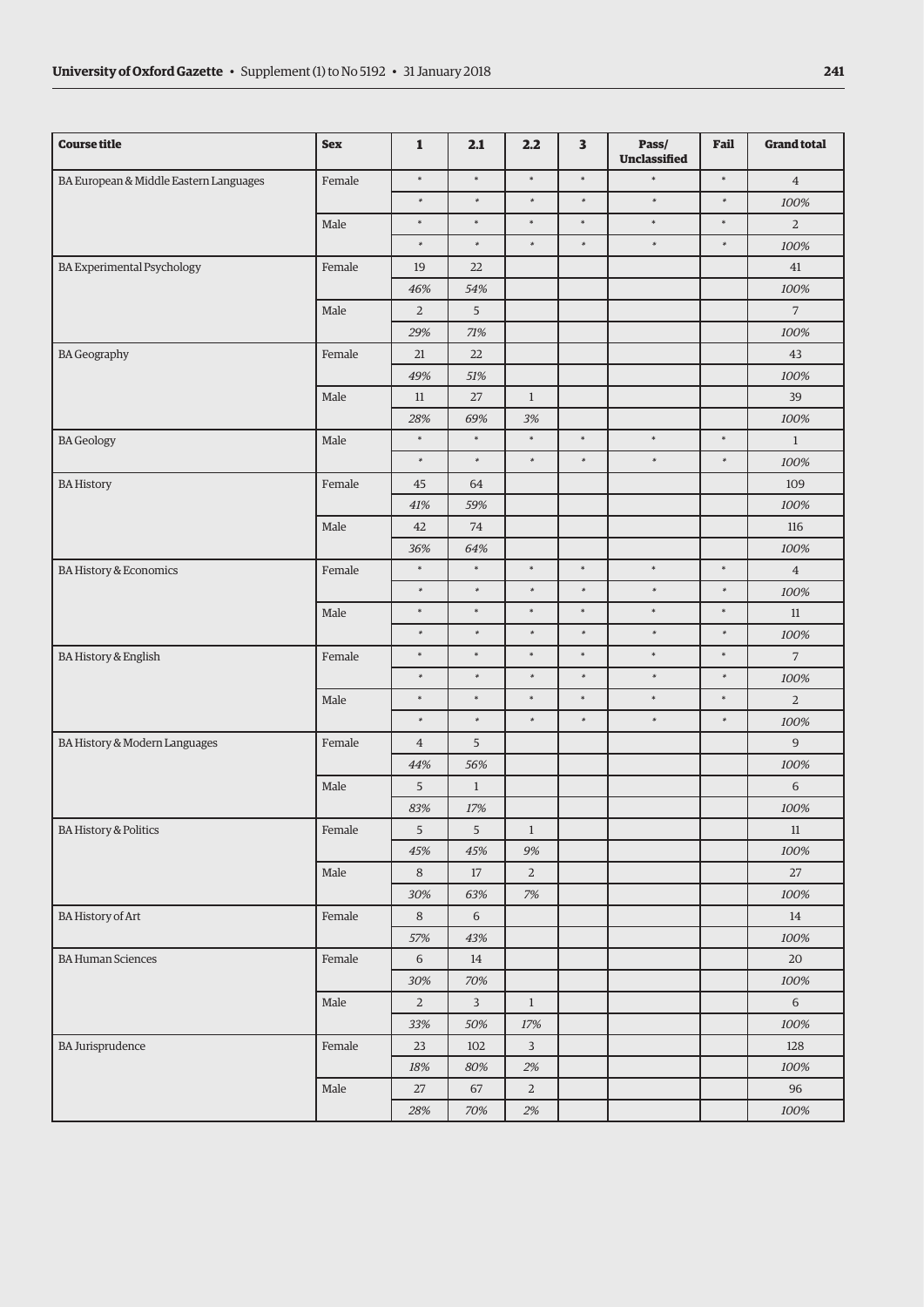| <b>Course title</b>                     | <b>Sex</b> | $\mathbf{1}$   | 2.1            | 2.2            | $\overline{\mathbf{3}}$ | Pass/<br>Unclassified | Fail   | <b>Grand total</b> |
|-----------------------------------------|------------|----------------|----------------|----------------|-------------------------|-----------------------|--------|--------------------|
| <b>BA Literae Humaniores</b>            | Female     | 12             | 38             |                |                         |                       |        | 50                 |
|                                         |            | 24%            | 76%            |                |                         |                       |        | 100%               |
|                                         | Male       | 21             | 31             | $\overline{4}$ |                         |                       |        | 56                 |
|                                         |            | 38%            | 55%            | 7%             |                         |                       |        | 100%               |
| <b>BA Modern Languages</b>              | Female     | 35             | 83             | $\mathbf{1}$   |                         |                       |        | 119                |
|                                         |            | 29%            | 70%            | $1\%$          |                         |                       |        | 100%               |
|                                         | Male       | 25             | 36             | $\overline{2}$ |                         |                       |        | 63                 |
|                                         |            | 40%            | 57%            | 3%             |                         |                       |        | 100%               |
| BA Modern Languages & Linguistics       | Female     | $\ast$         | $\ast$         | $\ast$         | $\ast$                  | $\ast$                | $\ast$ | 17                 |
|                                         |            | $\ast$         | $\ast$         | $\ast$         | $\ast$                  | $\ast$                | $\ast$ | 100%               |
|                                         | Male       | $\ast$         | $\ast$         | $\ast$         | $\ast$                  | $\ast$                | $\ast$ | $\overline{3}$     |
|                                         |            | $\ast$         | $\ast$         | $\ast$         | $\ast$                  | $\ast$                | $\ast$ | 100%               |
| <b>BA</b> Music                         | Female     | 16             | 11             |                |                         |                       |        | 27                 |
|                                         |            | 59%            | 41%            |                |                         |                       |        | 100%               |
|                                         | Male       | 14             | 25             |                |                         |                       |        | 39                 |
|                                         |            | 36%            | 64%            |                |                         |                       |        | 100%               |
| <b>BA</b> Neuroscience                  | Female     | $\ast$         | $\ast$         | $\ast$         | $\ast$                  | $\ast$                | $\ast$ | $\overline{7}$     |
|                                         |            | $\ast$         | $\ast$         | $\ast$         | $\ast$                  | $\ast$                | $\ast$ | 100%               |
|                                         | Male       | $\ast$         | $\ast$         | $\ast$         | $\ast$                  | $\ast$                | $\ast$ | $\mathbf{1}$       |
|                                         |            | $\ast$         | $\ast$         | $\ast$         | $\ast$                  | $\ast$                | $\ast$ | 100%               |
| <b>BA Oriental Studies</b>              | Female     | 10             | 20             | $\mathbf{1}$   |                         |                       |        | 31                 |
|                                         |            | 32%            | 65%            | 3%             |                         |                       |        | 100%               |
|                                         | Male       | $\overline{7}$ | $\overline{7}$ | $\mathbf{1}$   |                         |                       |        | 15                 |
|                                         |            | 47%            | 47%            | 7%             |                         |                       |        | 100%               |
| BA Philosophy & Modern Languages        | Female     | $\ast$         | $\ast$         | $\ast$         | $\ast$                  | $\ast$                | $\ast$ | 9                  |
|                                         |            | $\ast$         | $\ast$         | $\ast$         | $\ast$                  | $\ast$                | $\ast$ | 100%               |
|                                         | Male       | $\ast$         | $\ast$         | $\ast$         | $\ast$                  | $\ast$                | $\ast$ | 3                  |
|                                         |            | $\ast$         | $\ast$         | $\ast$         | $\ast$                  | $\ast$                | $\ast$ | 100%               |
| BA Philosophy & Theology                | Female     |                | 12             | $\mathbf{1}$   |                         |                       |        | $13\,$             |
|                                         |            |                | 92%            | $8\%$          |                         |                       |        | 100%               |
|                                         | Male       | 3              | $11\,$         | $\mathbf{1}$   |                         |                       |        | 15                 |
|                                         |            | 20%            | 73%            | $7\%$          |                         |                       |        | 100%               |
| BA Philosophy, Politics & Economics     | Female     | 14             | 55             | $\,$ 6 $\,$    | $\,1$                   |                       |        | 76                 |
|                                         |            | $18\%$         | 72%            | $8\%$          | 1%                      |                       |        | $100\%$            |
|                                         | Male       | 40             | $115\,$        | 6              | $\mathbf{1}$            |                       |        | 162                |
|                                         |            | $25\%$         | $71\%$         | $4\%$          | $1\%$                   |                       |        | 100%               |
| <b>BA Physics</b>                       | Female     | $\mathbf{1}$   | $\,4$          | $\sqrt{7}$     |                         |                       |        | 12                 |
|                                         |            | $8\%$          | 33%            | 58%            |                         |                       |        | 100%               |
|                                         | Male       | $\mathbf{3}$   | 16             | $11\,$         | $\overline{2}$          |                       |        | 32                 |
|                                         |            | $9\%$          | 50%            | $34\%$         | $6\%$                   |                       |        | $100\%$            |
| <b>BA Physiological Sciences</b>        | $\rm Male$ | $\ast$         | $\ast$         | $\ast$         | $\ast$                  | $\ast$                | $\ast$ | $\mathbf{1}$       |
|                                         |            | $\ast$         | $\ast$         | $\ast$         | $\ast$                  | $\ast$                | $\ast$ | $100\%$            |
| BA Psychology, Philosophy & Linguistics | Female     | 5              | $11\,$         |                |                         |                       |        | 16                 |
|                                         |            | $31\%$         | 69%            |                |                         |                       |        | $100\%$            |
|                                         | $\rm Male$ | 5              | $\bf{4}$       |                |                         |                       |        | 9                  |
|                                         |            | 56%            | 44%            |                |                         |                       |        | $100\%$            |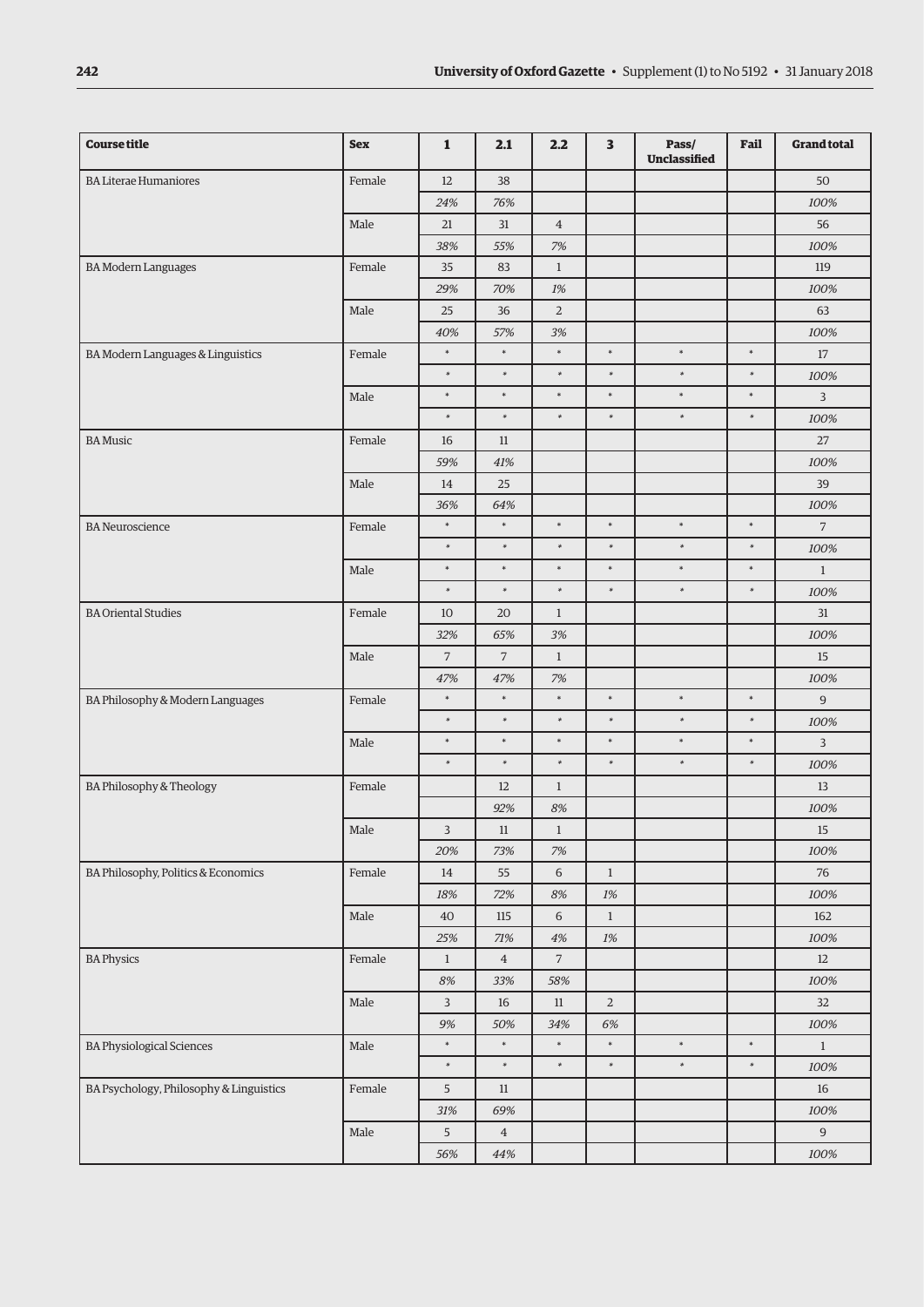| <b>Course title</b>                        | <b>Sex</b> | $\mathbf{1}$   | 2.1            | 2.2            | 3              | Pass/<br><b>Unclassified</b> | Fail    | <b>Grand total</b> |
|--------------------------------------------|------------|----------------|----------------|----------------|----------------|------------------------------|---------|--------------------|
| <b>BATheology</b>                          | Female     | $\ast$         | $\ast$         | $\ast$         | $\ast$         | $\ast$                       | $\ast$  | $\overline{4}$     |
|                                            |            | $\ast$         | $\ast$         | $\ast$         | $\ast$         | $\ast$                       | $\ast$  | 100%               |
| BA Theology & Oriental Studies             | Male       | $\ast$         | $\ast$         | $\ast$         | $\ast$         | $\ast$                       | $\ast$  | $\mathbf{1}$       |
|                                            |            | $\ast$         | $\ast$         | $\ast$         | $\ast$         | $\ast$                       | $\ast$  | 100%               |
| BA Theology & Religion                     | Female     | 6              | $17\,$         | $\mathbf{1}$   |                |                              |         | 24                 |
|                                            |            | 25%            | 71%            | $4\%$          |                |                              |         | 100%               |
|                                            | Male       | $11\,$         | $11\,$         | $\mathbf{1}$   |                |                              |         | 23                 |
|                                            |            | 48%            | 48%            | $4\%$          |                |                              |         | 100%               |
| <b>BFA Fine Art</b>                        | Female     | 12             | $\overline{7}$ |                |                |                              |         | 19                 |
|                                            |            | 63%            | 37%            |                |                |                              |         | 100%               |
|                                            | Male       | $\,$ 6 $\,$    | $\mathbf{1}$   |                |                |                              |         | $\overline{7}$     |
|                                            |            | 86%            | 14%            |                |                |                              |         | 100%               |
| <b>BTh Theology</b>                        | Female     | $\ast$         | $\ast$         | $\ast$         | $\ast$         | $\ast$                       | $\ast$  | $\mathbf{1}$       |
|                                            |            | $\ast$         | $\ast$         | $\ast$         | $\ast$         | $\ast$                       | $\ast$  | 100%               |
|                                            | Male       | $\ast$         | $\ast$         | $\ast$         | $\ast$         | $\ast$                       | $\ast$  | $\overline{4}$     |
|                                            |            | $\ast$         | $\ast$         | $\ast$         | $\ast$         | $\ast$                       | $\ast$  | 100%               |
| MChem Chemistry                            | Female     | 19             | 30             | $\,8\,$        |                | $\mathbf{1}$                 |         | 58                 |
|                                            |            | 33%            | 52%            | 14%            |                | 2%                           |         | 100%               |
|                                            | Male       | 56             | 39             | $\overline{7}$ | $\overline{2}$ | $\overline{2}$               |         | 106                |
|                                            |            | 53%            | 37%            | 7%             | 2%             | 2%                           |         | 100%               |
| MCompSci Computer Science                  | Female     | $\ast$         | $\ast$         | $\ast$         | $\ast$         | $\ast$                       | $\star$ | $\overline{2}$     |
|                                            |            | $\ast$         | $\ast$         | $\ast$         | $\ast$         | $\ast$                       | $\ast$  | 100%               |
|                                            | Male       | $\ast$         | $\ast$         | $\ast$         | $\ast$         | $\ast$                       | $\ast$  | 20                 |
|                                            |            | $\ast$         | $\ast$         | $\ast$         | $\ast$         | $\ast$                       | $\ast$  | 100%               |
| MCompSciPhil Computer Science & Philosophy | Male       | $\overline{4}$ | 3              |                |                |                              |         | $\overline{7}$     |
|                                            |            | 57%            | 43%            |                |                |                              |         | 100%               |
| MEarthSci Earth Sciences                   | Female     | 5              | 12             | $\mathbf{1}$   |                |                              |         | 18                 |
|                                            |            | 28%            | 67%            | 6%             |                |                              |         | 100%               |
|                                            | Male       | $\overline{5}$ | 10             | $1\,$          |                |                              |         | $16\,$             |
|                                            |            | 31%            | 63%            | 6%             |                |                              |         | 100%               |
| MEng Engineering Science                   | Female     | 5              | 23             | 8              | $\mathbf{1}$   |                              |         | 37                 |
|                                            |            | 14%            | 62%            | 22%            | $3\%$          |                              |         | 100%               |
|                                            | Male       | 43             | 34             | 12             | $\overline{3}$ | $\mathbf{1}$                 |         | 93                 |
|                                            |            | 46%            | 37%            | 13%            | $3\%$          | $1\%$                        |         | 100%               |
| MEng Engineering, Economics & Management   | Female     | $\ast$         | $\ast$         | $\ast$         | $\ast$         | $\ast$                       | $\ast$  | $\overline{3}$     |
|                                            |            | $\ast$         | $\ast$         | $\ast$         | $\ast$         | $\ast$                       | $\ast$  | 100%               |
|                                            | Male       | $\ast$         | $\ast$         | $\ast$         | $\ast$         | $\ast$                       | $\ast$  | 14                 |
|                                            |            | $\ast$         | $\ast$         | $\ast$         | $\ast$         | $\ast$                       | $\ast$  | 100%               |
| MEng Materials Science                     | Female     | $\overline{3}$ | $\sqrt{6}$     | $\mathbf{1}$   |                |                              |         | 10                 |
|                                            |            | 30%            | 60%            | 10%            |                |                              |         | 100%               |
|                                            | Male       | $\overline{5}$ | 15             |                | $\mathbf{1}$   | $\overline{a}$               |         | 23                 |
|                                            |            | 22%            | 65%            |                | $4\%$          | 9%                           |         | 100%               |
| MEng Materials, Economics & Management     | Male       | $\ast$         | $\ast$         | $\ast$         | $\ast$         | $\ast$                       | $\ast$  | $\mathbf{1}$       |
|                                            |            | $\ast$         | $\ast$         | $\ast$         | $\ast$         | $\ast$                       | $\ast$  | 100%               |
|                                            |            |                |                |                |                |                              |         |                    |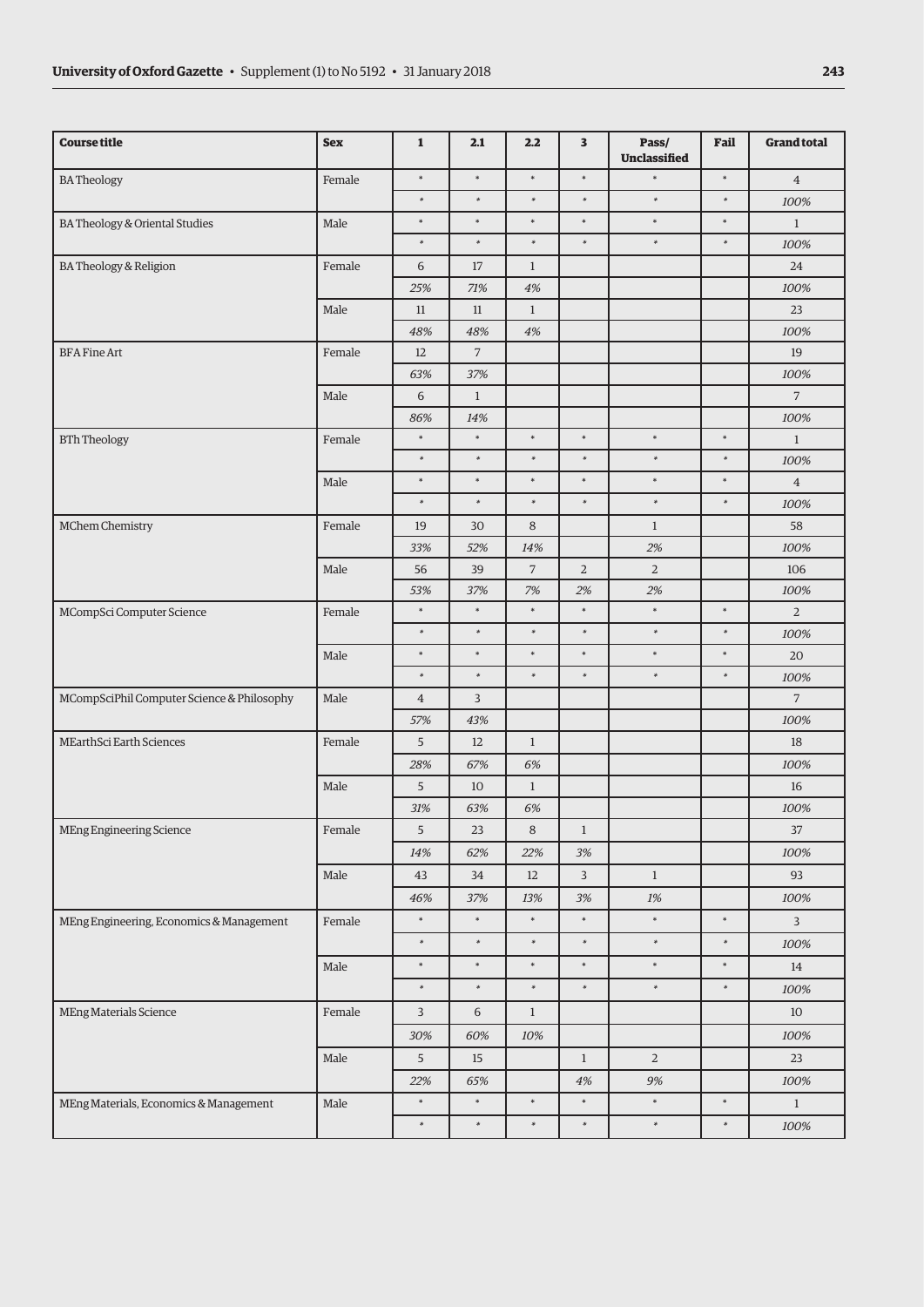| <b>Course title</b>                         | <b>Sex</b> | $\mathbf{1}$ | 2.1            | 2.2            | 3              | Pass/<br><b>Unclassified</b> | Fail         | <b>Grand total</b> |
|---------------------------------------------|------------|--------------|----------------|----------------|----------------|------------------------------|--------------|--------------------|
| <b>MMath Mathematics</b>                    | Female     | 13           | 13             | $\overline{7}$ |                |                              |              | 33                 |
|                                             |            | 39%          | 39%            | 21%            |                |                              |              | 100%               |
|                                             | Male       | 42           | 27             | 15             | $\overline{4}$ | $\overline{2}$               |              | 90                 |
|                                             |            | 47%          | 30%            | 17%            | 4%             | 2%                           |              | 100%               |
| <b>MMath Mathematics &amp; Statistics</b>   | Female     | $\mathbf{1}$ | 10             | 3              | $\mathbf{1}$   |                              |              | 15                 |
|                                             |            | 7%           | 67%            | 20%            | 7%             |                              |              | 100%               |
|                                             | Male       | 8            | 6              | $\mathbf{1}$   | $\mathbf{1}$   |                              |              | 16                 |
|                                             |            | 50%          | 38%            | 6%             | 6%             |                              |              | 100%               |
| MMathCompSci Mathematics & Computer Science | Male       | 15           | $\overline{2}$ |                | $\mathbf{1}$   |                              |              | 18                 |
|                                             |            | 83%          | 11%            |                | 6%             |                              |              | 100%               |
| MMathPhil Mathematics & Philosophy          | Female     | $\ast$       | $\ast$         | $\ast$         | $\ast$         | $\ast$                       | $\ast$       | $\overline{2}$     |
|                                             |            | $\ast$       | $\ast$         | $\ast$         | $\ast$         | $\ast$                       | $\ast$       | 100%               |
|                                             | Male       | $\ast$       | $\ast$         | $\ast$         | $\ast$         | $\ast$                       | $\ast$       | 11                 |
|                                             |            | $\ast$       | $\ast$         | $\ast$         | $\ast$         | $\ast$                       | $\ast$       | 100%               |
| <b>MPhys Physics</b>                        | Female     | 5            | $\overline{7}$ | $\overline{3}$ |                |                              |              | 15                 |
|                                             |            | 33%          | 47%            | 20%            |                |                              |              | 100%               |
|                                             | Male       | 42           | 34             | $\overline{4}$ |                |                              |              | 80                 |
|                                             |            | 53%          | 43%            | 5%             |                |                              |              | 100%               |
| MPhysPhil Physics & Philosophy              | Female     | $\ast$       | $\ast$         | $\ast$         | $\ast$         | $\ast$                       | $\ast$       | 3                  |
|                                             |            | $\ast$       | $\ast$         | $\ast$         | $\ast$         | $\ast$                       | $\ast$       | 100%               |
|                                             | Male       | $\ast$       | $\ast$         | $\ast$         | $\ast$         | $\ast$                       | $\ast$       | 12                 |
|                                             |            | $\ast$       | $\ast$         | $\ast$         | $\ast$         | $\ast$                       | $\ast$       | 100%               |
| <b>BA Medical Sciences</b>                  | Female     | 17           | 59             | 3              |                |                              |              | 79                 |
|                                             |            | 22%          | 75%            | 4%             |                |                              |              | 100%               |
|                                             | Male       | 15           | 49             | $\overline{2}$ |                |                              |              | 66                 |
|                                             |            | 23%          | 74%            | 3%             |                |                              |              | 100%               |
| MBiochem Molecular & Cellular Biochemistry  | Female     | 13           | 25             | 5              |                |                              |              | 43                 |
|                                             |            | 30%          | 58%            | 12%            |                |                              |              | 100%               |
|                                             | Male       | 15           | 20             | $\overline{4}$ |                |                              |              | 39                 |
|                                             |            | 38%          | 51%            | $10\%$         |                |                              |              | 100%               |
| <b>Total</b>                                |            | 1,027        | 1,811          | 161            | 22             | $\,8\,$                      | $\mathbf{1}$ | 3,030              |
| Percentage total                            |            | 34%          | 60%            | 5%             | 1%             | 0%                           | 0%           | 100%               |